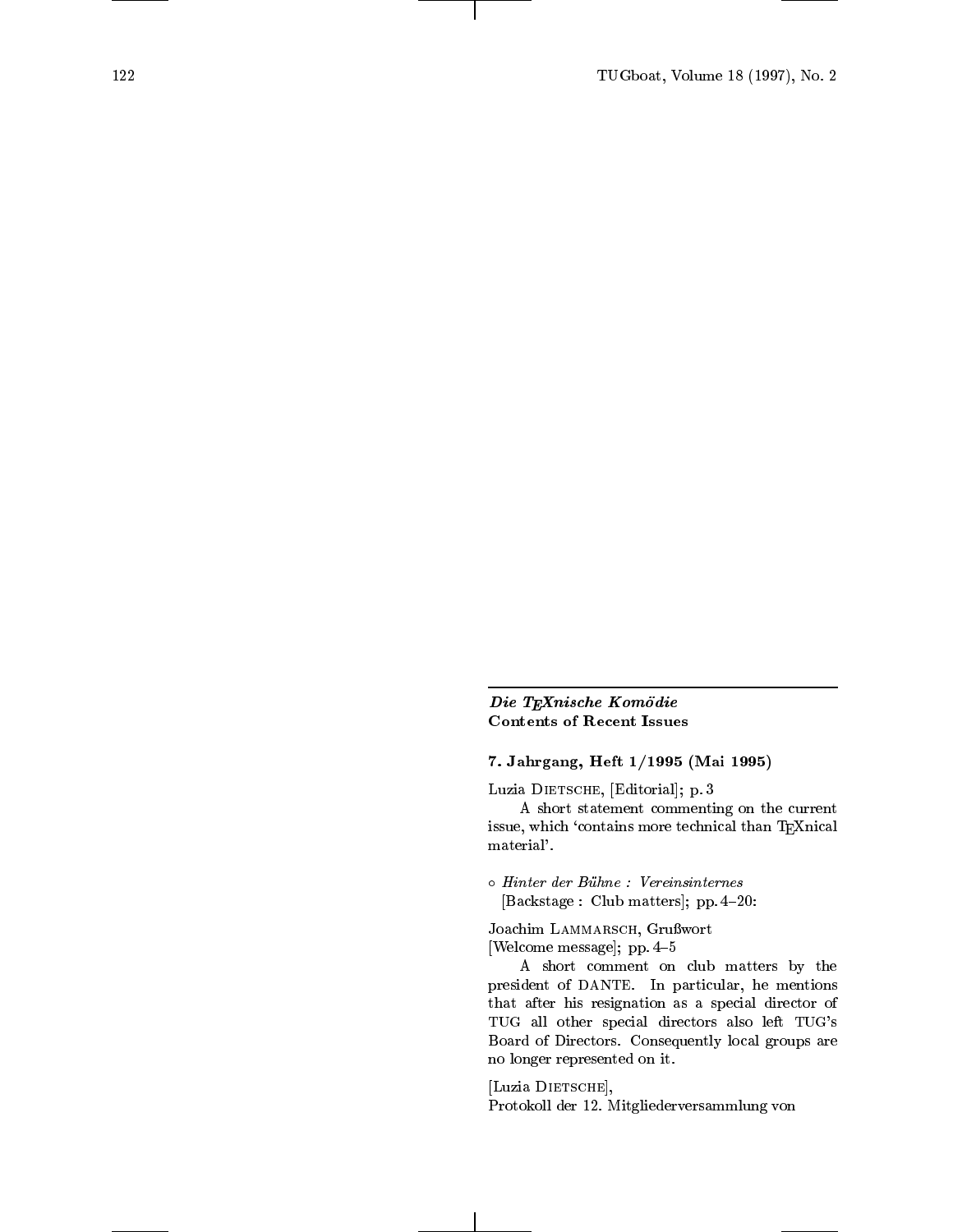DANTE, Deutschsprachige Anwendervereinigung T<sub>F</sub>X e.V. [Protocol of the 12th assembly of members of DANTE, pp.  $5-18$ 

This is the official report on the members' meeting held in Gießen (March 2, 1995). It starts with the announcement that a member has been excluded from DANTE by the presidium, then it continues (as usual) with short accounts on the various hardware platforms, german.sty and other special topics (as presented by the appointed coordinators), followed by a report on the situation of DANTE (mainly organizational matters), and its activities (including among others the plans for a CD containing parts of the CTAN archive, the installation of a mailbox, and the status of  $\varepsilon$ -TEX). The results of the election of the board members are given.

Jürgen UNGER, Die Mailbox von DANTE e.V. - es ist vollbracht [The DANTE e.V. mailbox  $-$  done!]; pp. 18-20

DANTE has installed a mailbox for access by modem.

 $\circ$  IEA-Ineatertage

[T<sub>F</sub>X theatre festival]; pp.  $21{-}25$ :

Thomas FEUERSTACK, Der Zauber eines Lächelns [The magic of a smile]; pp.  $21{-}25$ 

A lively and personal account of DANTE '95 (Feb. 28–March 3, 1995). One of the highlights was an exhibition of the calligraphies from Knuth's  $3:16$  - Bible Texts Illuminated'.

 Von fremden Buhnen [On other stages]; pp. 26–27:

Frank MITTELBACH [for the LAT<sub>E</sub>X3 Project], Math Font Encoding (in English);  $pp. 26-27$ 

An announcement of the final report on 'Math Font Encoding' (13d007.tex and 13ms002.cls in /tex-archive/info/ltx3pub, 90 pages) by Justin Ziegler.

 Bretter, die die Welt bedeuten [The stage is the world]; pp.  $28-30$ :

Siegfried Splett, Das russische Alphabet mit "Bordmitteln" erstellt [The Russian alphabet  $=$ done "on board"]; pp.  $28{-}30$ 

A short note on producing Russian letters in the picture environment of LATEX.

 $\circ$  1Ex-Beiprogramm [TEX co-features]; pp. 31–42:

Markus Porto, Weiterhin guten Appetit! [May it continue to taste good!]; pp. 31-32

The interactive LATFX cookbook installed at the WWW-server of Gießen (issue  $2/1994$ , p. 43) is now available as a stand-alone HTML-version.

Bericht des technischen Beirats

[Report of the technical council]; pp.  $32-42$ 

A collection of short reports (by the appointed coordinators) on the various hardware platforms and other special topics, supplementing those of the protocol (p. 5).

 $\circ$  *Rezensionen* [Reviews]; pp. 45–44:

Luzia DIETSCHE, TEX: starting from  $\boxed{1}$ ; pp. 43-44

A review of Michael Doob's introduction to plain TFX. The bottom line: '...for all who want to get a first impression'.

 $\circ$  Leserbrief(e) [Letter(s)]; pp. 45=50:

Jan BRAUN, WinWord versus LATFX, Heft 4/1994 [WinWord versus IAT<sub>E</sub>X, issue  $4/1994$ ]; pp. 45-48

A letter in defense of LATEX, arguing that the 'intuitive' guidance offered by WinWord and similar WYSIWYG programs is only superficially more user-friendly than LATEX with, for example, an emacs-shell.  $(IA)$ TEX makes the experience of four centuries of typography available, and is one of the few possibilities—if not the only one  $-t_0$ get high-quality output: `What you get is what you want!'

Georg Bauhaus, Gedanken zu Gedanken zu Gedankenstrichen [Thoughts on thoughts on dashes];  $pp. 48-50$ 

In his answer to an article by Martin Schröder, the author pleads for more tolerance of (intentional) deviations from the typographical tradition as presented by the DUDEN (the `bible' of correct German), e.g., where the `correct' form of a dash (which differs from American usage) is concerned.

o *Spielplan* [Repertory]; pp. 51—59:

The international and national calendar, and announcements of conferences (16th Annual TUG Meeting 'Real World TEX' and EuroTEX 1995 'The TEX Toolbox').

o *Aaressen* [Addresses]; pp. 60–63:

Various addresses related to DANTE, the addresses of everyone who has contributed to this issue, and the addresses of the coordinators in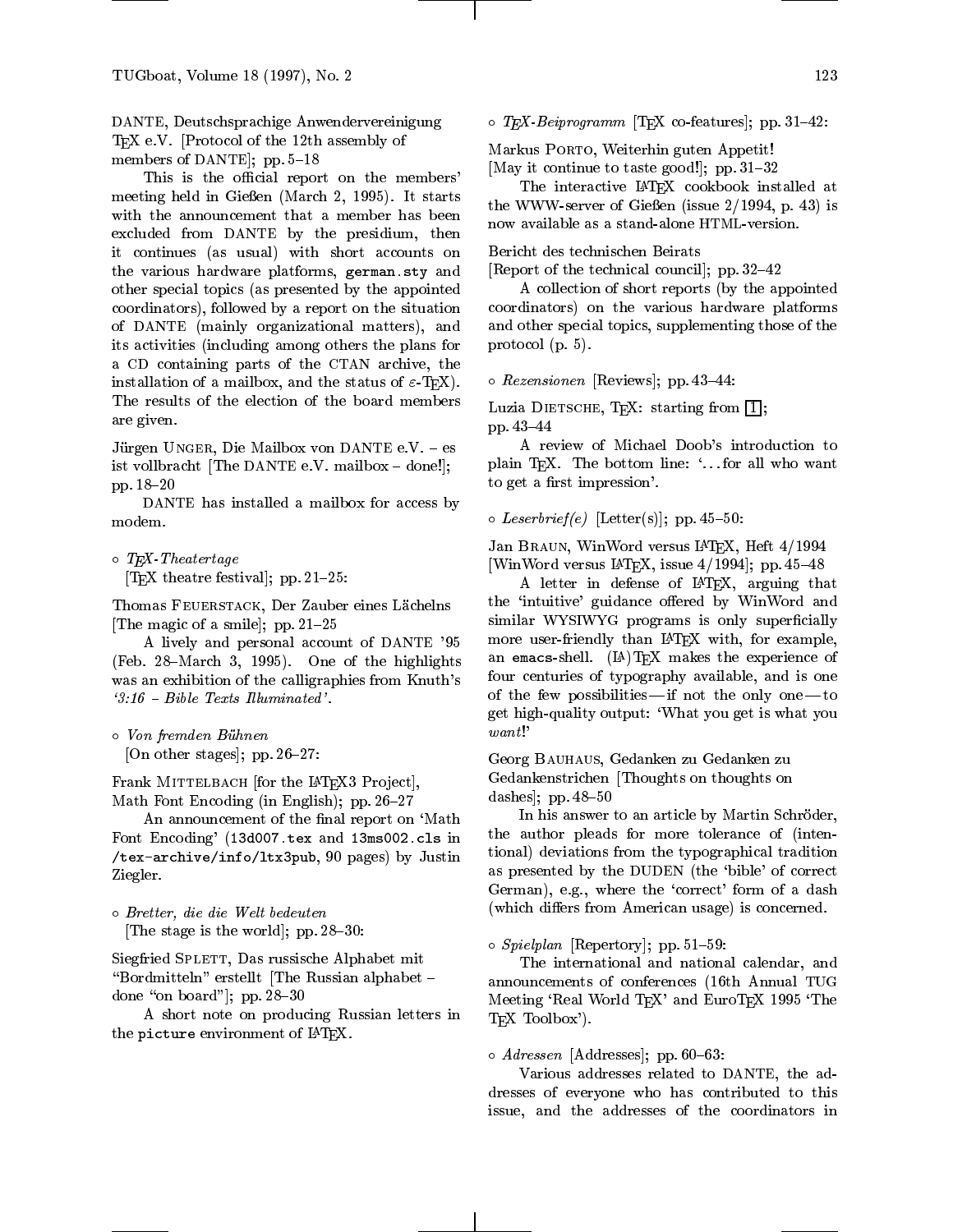charge of the various hardware platforms and other special topics.

## 7. Jahrgang, Heft 2/1995 (September 1995)

Luzia DIETSCHE, [Editorial]; p. 3

This issue is the first one prepared with a set of new macros which (also) can be used with  $\text{LATEX2}_{\epsilon}$ .

 $\circ$  Hinter der Bunne : Vereinsinternes [Backstage : Club matters]; pp. 4-5:

Joachim LAMMARSCH, Grußwort [Welcome message]; pp. 4-5

A short comment on club matters by the president of DANTE: Jürgen Unger (responsible for the mailbox) has been appointed member of the technical council. There have been problems concerning TUG membership dues, and Luzia Dietsche also has left the TUG Board of Directors. Consequently, DANTE is no longer represented in it.

 Von fremden Buhnen [On other stages]; pp.  $6-10$ :

LAT<sub>F</sub>X3 PROJECT TEAM, Modifying LAT<sub>F</sub>X2<sub> $\varepsilon$ </sub> (in English);  $pp. 6-10$ 

`This document describes the principles underlying our policy on distribution and modication of the files comprising the IATEX system.'

 Bretter, die die Welt bedeuten The stage is the world; pp.  $11{-}35$ :

Gerd Neugebauer, Setzen russischer Textteile mit LATEX [Typesetting portions of Russian text in LAT<sub>E</sub>X<sup> $\vert$ </sup>; pp. 11–20

This article shows how text in Cyrillic fonts can be inserted into normal text. In particular, the Cyrillic fonts from the University of Washington (wncyr, etc.) are described.

Bernd RAICHLE, Orale Spielereien mit TFX -

Teil II [Oral games with  $TEX -$  part II]; pp. 20-30 After a description of the components of TFX,

the program, and the analogy to the 'anatomy of  $T_F X'$  -mouth, eyes, gullet, stomach, bowelsexpandable (and non-expandable) tokens and some (tricky) examples concerning numbers are discussed in detail. (The solution to a question posed in part I is given.)

Matthias MALEK, Style-Files  $-$  leicht gemacht  $$ zum Zweiten [Style files made easy, second time around];  $pp. 31-35$ 

The author presents LATEX macros which allow the typesetting of labels (for envelopes), improving those described earlier by Arne W. Steuer (issue 6/3, 1994)

 $\circ$  Was Sie schon immer uber IFA wissen wollten ::: [What you always wanted to know about  $Tr[X...]$ ; pp. 36-37:

Bernd RAICHLE, Datumsangaben [Inserting the date]; pp.  $36-37$ 

Some hints on inserting a customized version of the current date.

 $\circ$  1EA-Beiprogramm [TEA co-features]; pp. 38–45:

Jürgen HANNEDER, TEX unter OS/2 für akademische Minderheiten [TEX under OS/2 for academic minorities]; pp. 30-41

Report on installing emTEX, AucTEX under OS/2 and adapting the installation for convenient use of the wsuipa (phonetic) fonts.

Gerd Neugebauer, Kurioses aus dem Fundus [Curiosities from the property room]; pp.  $41-43$ 

The author points out that font changes in  $LAT$ FX have unexpected side effects: Some sequences (e.g. \small\large and \normalsize\large) may lead to different baselineskips.

Frankeye Jones, The Underfull Badness Blues (in English); p. 44

A song to the tune of "Do Run Run".

[Kleinanzeige] [Advertisement]; p. 45 A computer specialist is looking for a job.

 $\circ$  *Rezensionen* [Reviews]; pp. 40–47:

Luzia DIETSCHE,

Fachworterbuch Kommunikationsdesign

[Dictionary of communication design]; pp.  $46{-}47$ 

A review of 'Fachwörterbuch Kommunikationsdesign' by Petra Wilhelm (Springer 1995), a reference on typography, design and graphics.

o *Spielplan* [Repertory]; pp. 48-51:

The international and national calendar, and the announcement of a conference (DANTE'96 in Augsburg).

o *Aaressen* [Addresses]; pp.52—55:

Various addresses related to DANTE, the addresses of everyone who has contributed to this issue, and the addresses of the coordinators in charge of the various hardware platforms and other special topics.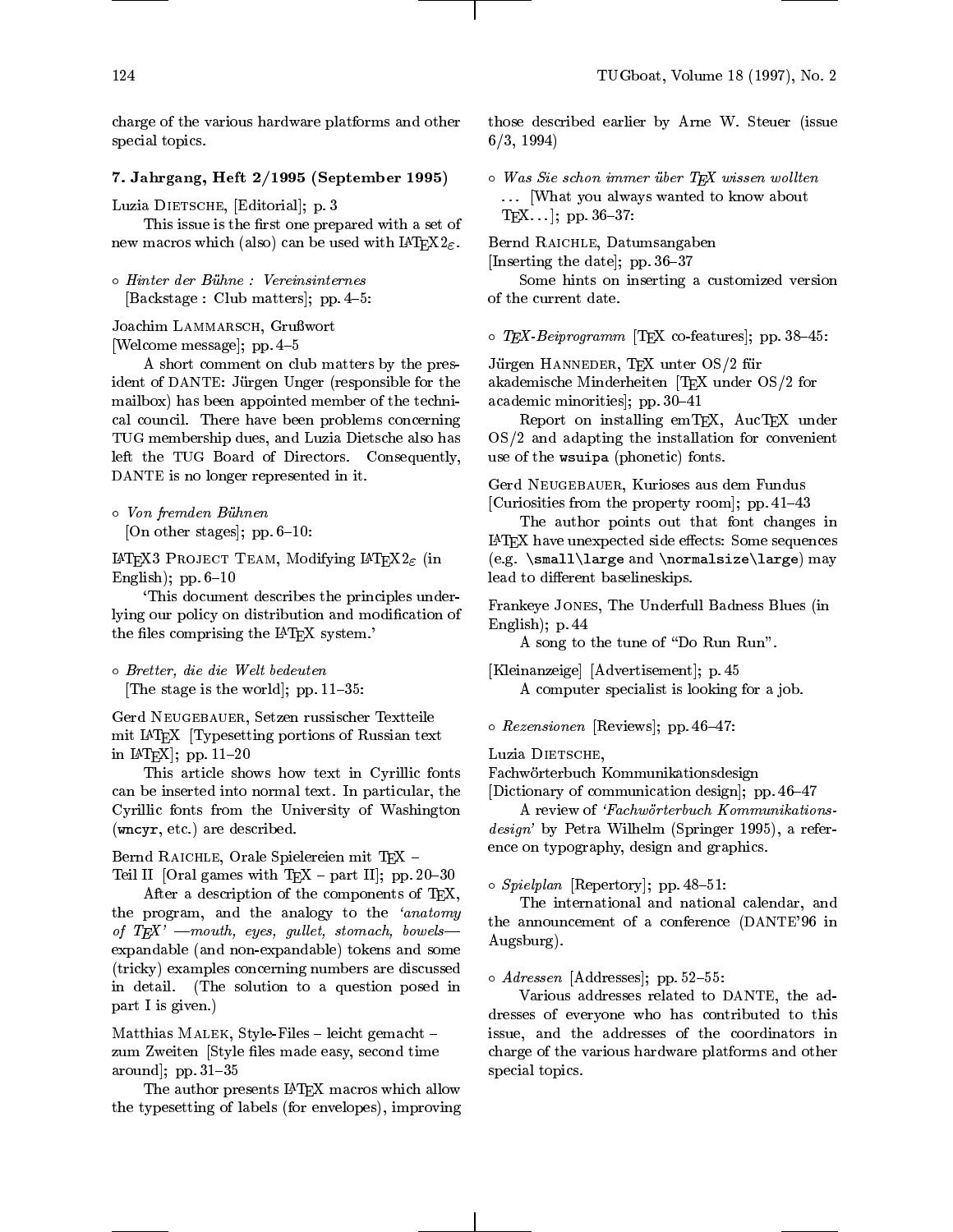### 7. Jahrgang, Heft 3/1995 (Dezember 1995)

Luzia DIETSCHE, [Editorial]; p. 3

A short overview of the contents of the issue $$ a lot of technical and TEXnical material.

 $\circ$  Hinter der Bunne : Vereinsinternes [Backstage : Club matters]; pp.  $4-21$ :

Joachim LAMMARSCH, Grußwort

[Welcome message]; pp.  $4-5$ 

A short comment on club matters by the president of DANTE. Among others he mentions the production of the first CD-ROM in cooperation with Addison-Wesley (a supplement to a book that will be available separately for members), and the final outcome of the exclusion of a member (he has withdrawn his accusations).

[Luzia DIETSCHE],

Protokoll der 13. Mitgliederversammlung von DANTE, Deutschsprachige Anwendervereinigung TEX e.V. [Protocol of the 13th assembly of members of DANTE]; pp.  $6-20$ 

This is the official report on the members' meeting held in Berlin (September 14, 1995). After discussing and conrming the exclusion of a member who had accused DANTE officials of manipulating an election, the assembly continues (as usual) with short accounts on the various hardware platforms (as presented by the appointed coordinators), and reports on other special topics such as TUG, TUG'95, EuroTEX'95.

Joachim LAMMARSCH, Die Ära des Präsidenten geht zu Ende [The era of the president ends]; pp.  $20 - 21$ 

The president announces his (forthcoming) resignation and looks back on ten years of work for DANTE. He thinks that Luzia Dietsche would be a suitable successor.

Joachim LAMMARSCH, Fonds zur Unterstützung von Mitgliedern [Funds to subsidize members]; p. 21

A short announcement that (under certain conditions) members can apply for a reduction in membership dues.

 Bretter, die die Welt bedeuten [The stage is the world]; pp.  $22-33$ :

Bernd RAICHLE, TEX Capacity exceeded ...  $-$  Teil I [TEX Capacity exceeded  $\ldots$  - part I]; pp.  $22{-}33$ 

The author discusses the various errors which lead to the error message cited in the title of this article. In this first part the topics treated in detail are buffer size (long lines), input stack size, and text input levels.

 $\circ$  *IEX-Beiprogramm* [IEX co-features]; pp. 34–51:

Bericht des technischen Beirats

[Report of the technical council]; pp.  $34-43$ 

A collection of short reports (by the appointed coordinators) on the various hardware platforms and other special topics, supplementing those of the protocol (p. 5). Among others, a new German book is mentioned:  $L^4T_F X$  Tips by Kenneth Shultis (a translation of the 1994 book on  $I\text{ATEX}$  2.09).

Joachim SCHROD, TDS – Die vorgeschlagene T<sub>E</sub>X Directory Structure  $[TDS - A$  proposal for a T<sub>E</sub>X directory structure]; pp.  $44-47$ 

This article reports on 15 months of work done by the TUG committee and describes the aims of a TDS standard, but does not describe the proposal.

Joachim Lammarsch, Beschreibung der CD-ROM von DANTE e.V. [Description of the DANTE CD-ROM]; pp.  $48-50$ 

A short description of the CD-ROM produced by DANTE (cf. p. 4). It is an excerpt from a book  $(CTAN/3 - Das TEX/IATEX-Archiv von DANTE$ e.V.).

Norbert HESSE, Erfinder von TEX, L<sup>AT</sup>EX und  $\ldots$   $\ldots$   $\ldots$   $\ldots$   $\ldots$   $\ldots$   $\ldots$   $\ldots$ inventors of T<sub>F</sub>X, IAT<sub>F</sub>X and METAFONT admit: all fraud!!!];  $pp. 50-51$ 

A (satirical) article inspired by a text of Bernhard L. Hayes: Lamport and Knuth admit that their work was meant as a parody.

 $\circ$  *Rezensionen* [Reviews]; pp. 52—53:

Gerd NEUGEBAUER, Wie verfaßt man wissenschaftliche Arbeiten? [How to write a scientific paper]; pp. 52–53

This is a review of: Klaus Poenicke, Duden. Wie verfaßt man wissenschaftliche Arbeiten? Though this book, originally published in 1988, seems to contain a reference to TFX, it does not sufficiently treat the rôle of computers. (DUDEN is a ma jor publisher of dictionaries, lexicons and handbooks.)

o *spielplan* [Repertory]; pp. 54—55: The international and national calendar.

o *Aaressen* [Addresses]; pp. 56–59:

Various addresses related to DANTE, the addresses of everyone who has contributed to this